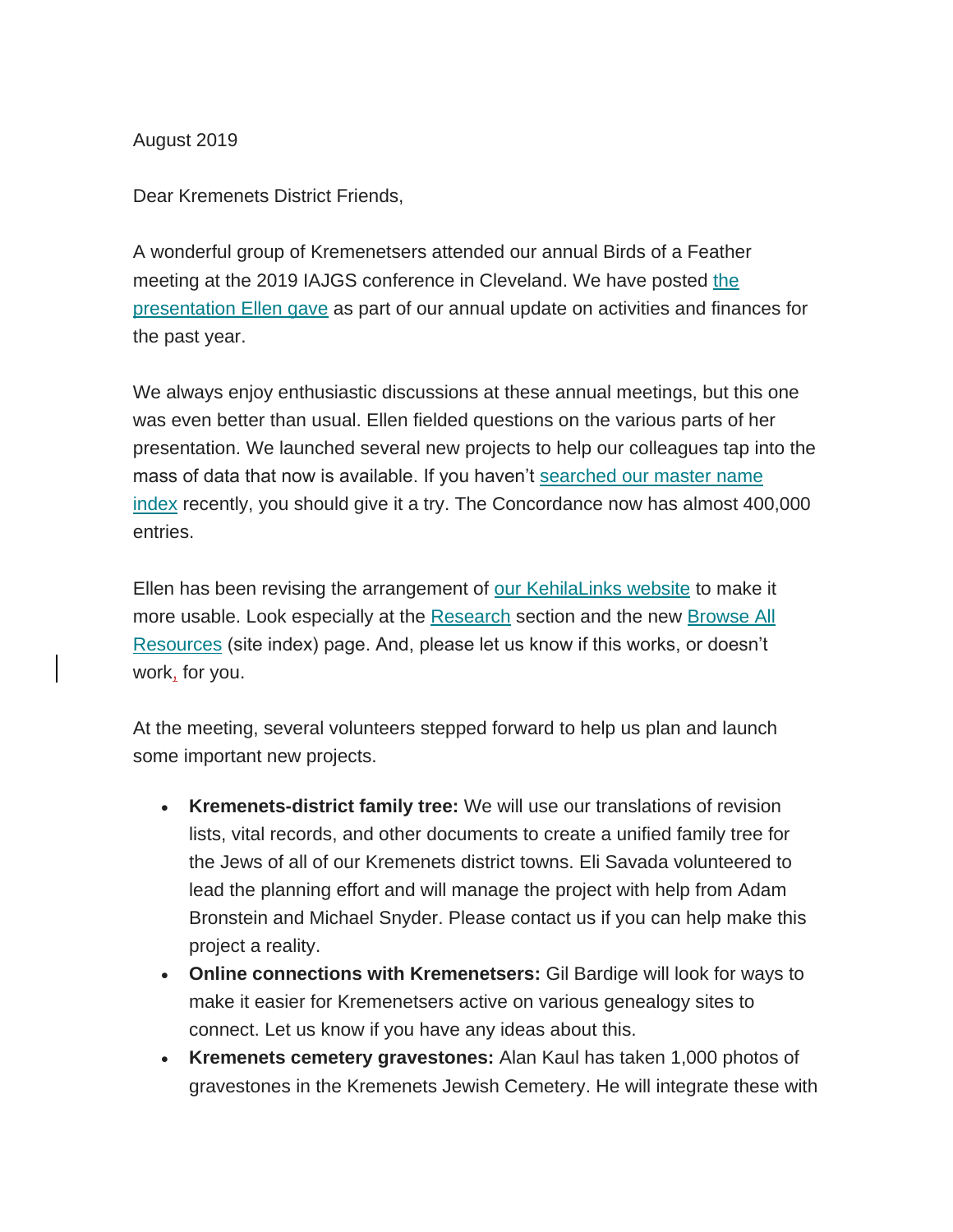more than 3,200 photos that we took in the early 2000s. But we need significant help matching the Hebrew on the new photos with the images we have. Alan also will begin preparing our gravestone translations for submittal to the [JewishGen Online Worldwide Burial Registry](https://www.jewishgen.org/databases/cemetery/) (JOWBR).

- **Vital records analysis:** Richard Spector is looking into the possibility of leading a team to update Ron's 2001 demographic analysis of our vital records. The previous analysis covered only 1870 to 1872. Now we have records that take us right up to the pre-Holocaust years. This is a massive project. We need volunteers with Excel skills to help out.
- **Kremenets Jewish Cemetery restoration:** It seems to be time to renew our efforts to restore and maintain the Kremenets Jewish Cemetery. There are several organizations working on cemetery restoration throughout Eastern Europe. We need a few volunteers to lead this effort.

In the coming months, we'll send details on these and other projects and, most important, on how you can use your skills to help. Please contact us if you can help in any way.

**A Note from Ron**: As most of you know, for the past year and a half or so, Ellen has been doing essentially all the work of managing our Kremenets District Research Group. And she had done a remarkably good job at this. Now, the time has come for me to step down as President. I have asked Ellen to serve as Interim President and she has accepted. I will continue to assist with our various projects and with our incorporation paperwork and financial requirements. Within the next few months, we will follow the procedures in our bylaws for nominations and elections. Please let us know if you wish to serve on the Board or as an elected Officer.

Best wishes to all of you and many, many thanks for all your help and donations.

Ron Doctor, Overland Park, Kansas [\(rddpdx@gmail.com\)](mailto:rddpdx@gmail.com); and Ellen Garshick, Silver Spring, Maryland [\(kremenetsdrg@gmail.com\)](mailto:kremenetsdrg@gmail.com) Co-Coordinators, Kremenets Shtetl CO-OP an activity of the Kremenets District Research Group <http://kehilalinks.jewishgen.org/Kremenets>